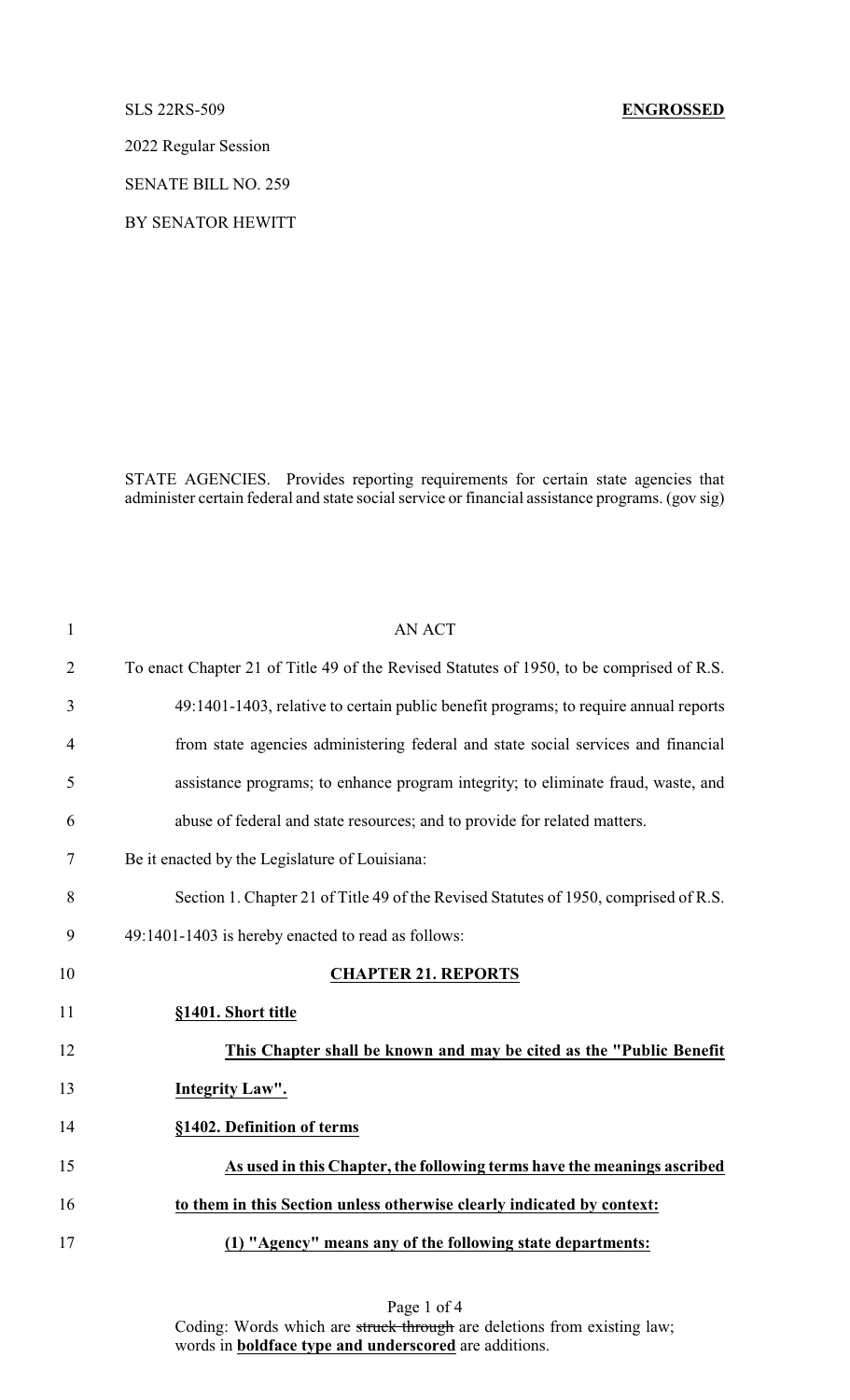| $\mathbf{1}$   | (a) Department of Children and Family Services.                             |
|----------------|-----------------------------------------------------------------------------|
| $\overline{2}$ | (b) Department of Education.                                                |
| 3              | (c) Louisiana Department of Health.                                         |
| 4              | (d) Louisiana Workforce Commission.                                         |
| 5              | (2) "Program" means any of the following:                                   |
| 6              | (a) Medicaid.                                                               |
| 7              | (b) Temporary Assistance for Needy Families (TANF).                         |
| 8              | (c) Family Independence Temporary Assistance (FITAP).                       |
| 9              | (d) Supplemental Nutrition Assistance Program (SNAP).                       |
| 10             | (e) Supplemental Nutrition Assistance Program for Women, Infants, and       |
| 11             | Children (WIC).                                                             |
| 12             | (f) Unemployment Compensation.                                              |
| 13             | (g) Child Care Assistance Program (CCAP).                                   |
| 14             | §1403. Reports                                                              |
| 15             | Beginning in 2023, any agency that administers a program shall, no later    |
| 16             | than February fifteenth of each year, submit a report to the legislature,   |
| 17             | providing, at a minimum, the following information:                         |
| 18             | (1) For the current fiscal year, the total dollar amount and percentage     |
| 19             | of the agency's budget for the program allocated for program integrity and  |
| 20             | eliminating fraud, waste, and abuse.                                        |
| 21             | (2) A description of the agency's current policies and practices that       |
| 22             | reduce fraud, waste, and abuse of program benefits.                         |
| 23             | (3) For the preceding calendar year, the total number of individuals        |
| 24             | determined by the agency or Legislative Auditor to have improperly received |
| 25             | benefits through the program and the total dollar amount of benefits        |
| 26             | improperly received.                                                        |
| 27             | (4) The type and amount of improper payments.                               |
| 28             | (5) The type and amount of any improper payments prevented, if known.       |
| 29             | (6) The dollar amount the state saved in preventing improper payments,      |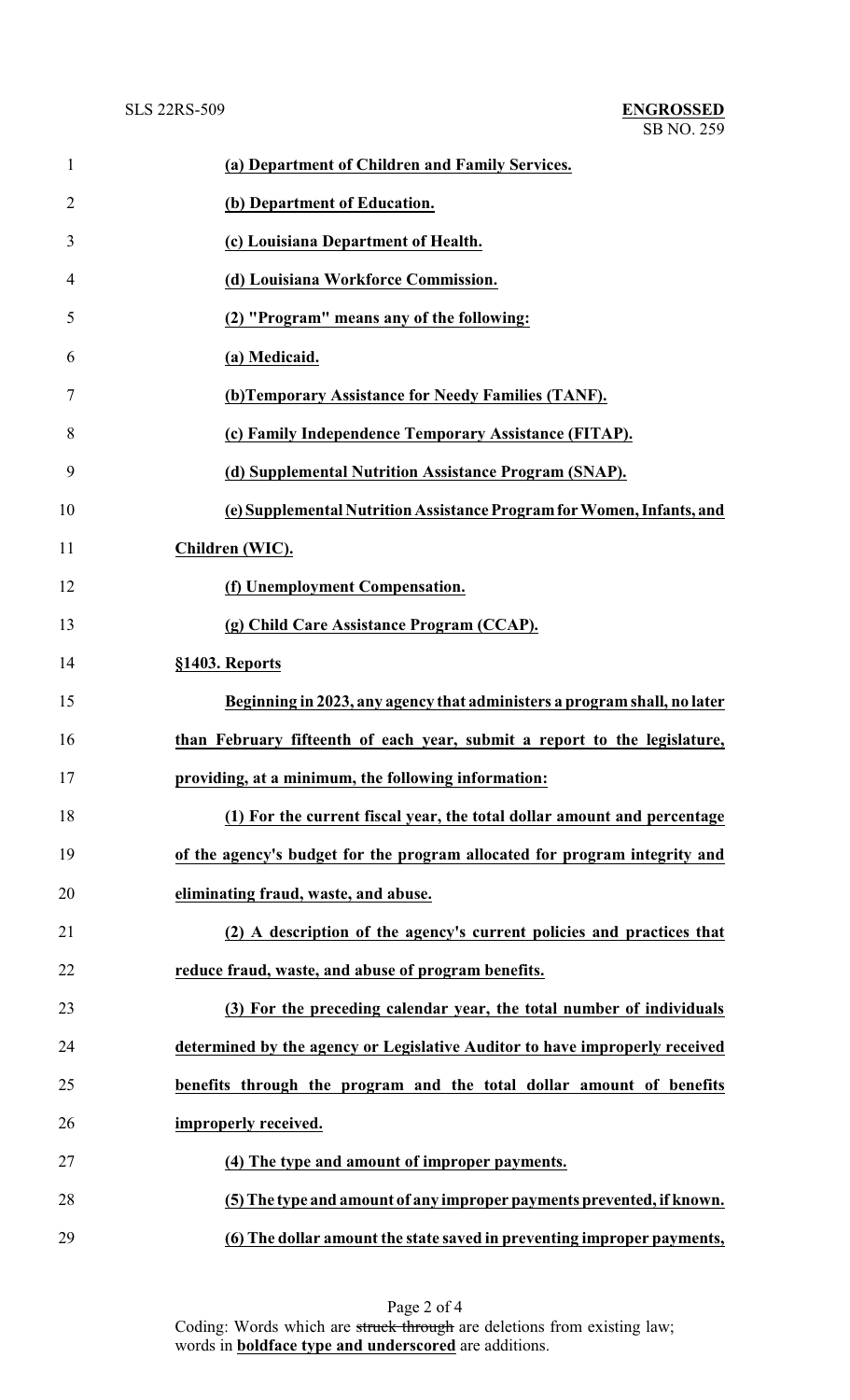| $\mathbf{1}$   | and if any, in recouping improper payments.                                                   |
|----------------|-----------------------------------------------------------------------------------------------|
| $\overline{2}$ | (7) A description of all policies, processes, and procedures in place at the                  |
| 3              | agency to determine eligibility for the program. The description shall include                |
| 4              | details about what information the agency verifies or cross-checks through                    |
| 5              | databases and data exchanges with other agencies, including national databases,               |
| 6              | and the frequency of that verification or cross-checking.                                     |
| 7              | (8) A description of all policies, processes, and procedures in place at the                  |
| 8              | agency to identify individuals receiving benefits under the program who are no                |
| 9              | longer eligible to receive benefits and what steps, if any, are taken and under               |
| 10             | what time line, to remove identified individuals from program participation.                  |
| 11             | (9) A detailed description of all policies, processes, and procedures in                      |
| 12             | place at the agency to verify federal or state work or work search requirements               |
| 13             | for benefit eligibility, if applicable.                                                       |
| 14             | (10) The agency's rate of consistency in performing the verification                          |
| 15             | checks.                                                                                       |
| 16             | (11) A description of any barriers the agency identifies to implementing                      |
| 17             | additional program integrity measures, including privacy or data sharing                      |
| 18             | impediments, administrative burden, and any increase in financial cost.                       |
| 19             | (12) A description of all metrics and data points used by the agency to                       |
| 20             | measure success of the program, including all metrics and data points related                 |
| 21             | to program integrity and fraud.                                                               |
| 22             | Section 2. This Act shall become effective upon signature by the governor or, if not          |
| 23             | signed by the governor, upon expiration of the time for bills to become law without signature |
| 24             | by the governor, as provided by Article III, Section 18 of the Constitution of Louisiana. If  |
| 25             | vetoed by the governor and subsequently approved by the legislature, this Act shall become    |
| 26             | effective on the day following such approval.                                                 |